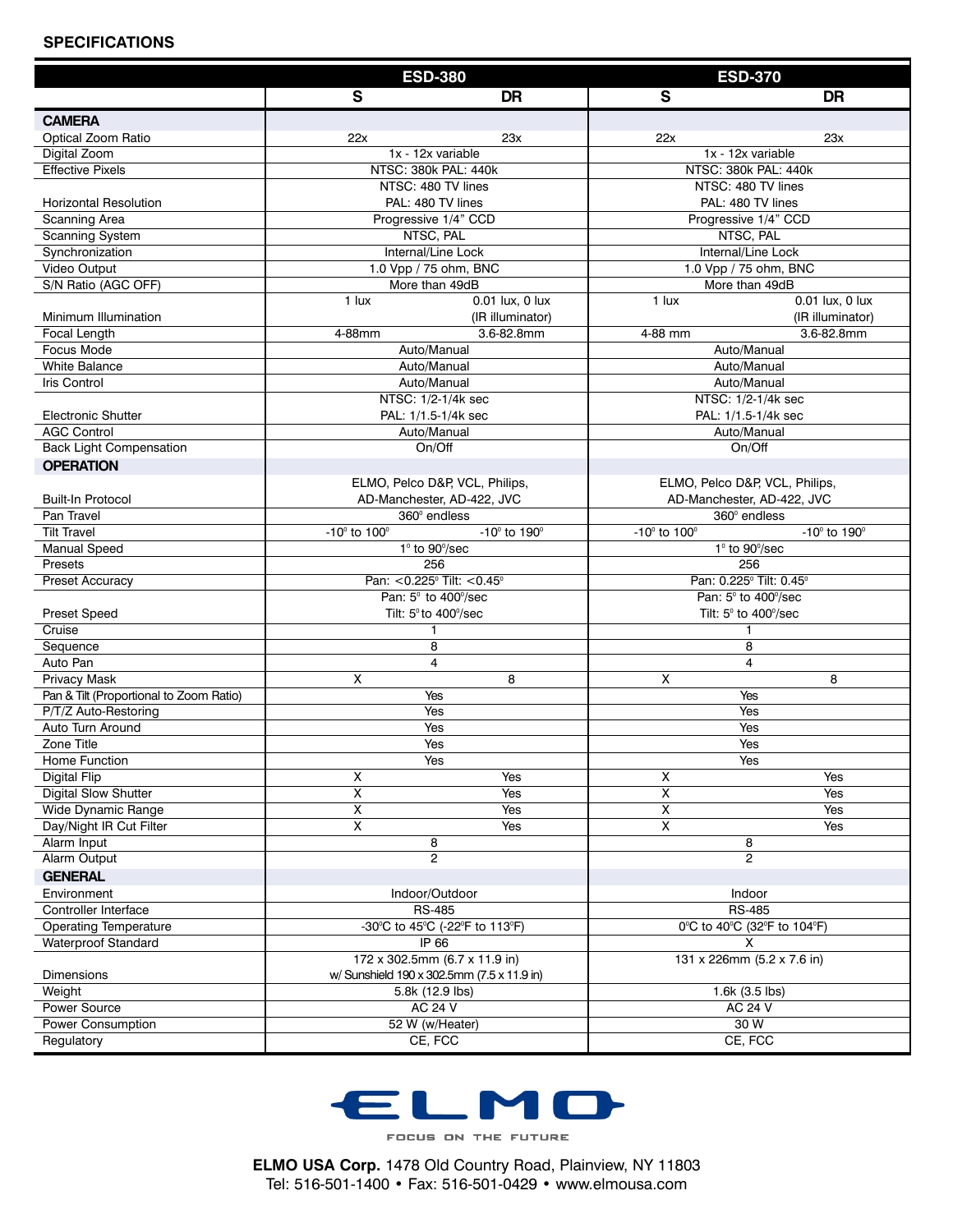# **ELMO Hi-Speed PTZ Color Domes**

 $\left(\right)$ 

 $\widehat{\mathbb{R}}$ 

**Complete solutions for outdoor & indoor installations**



FOCUS ON THE FUTURE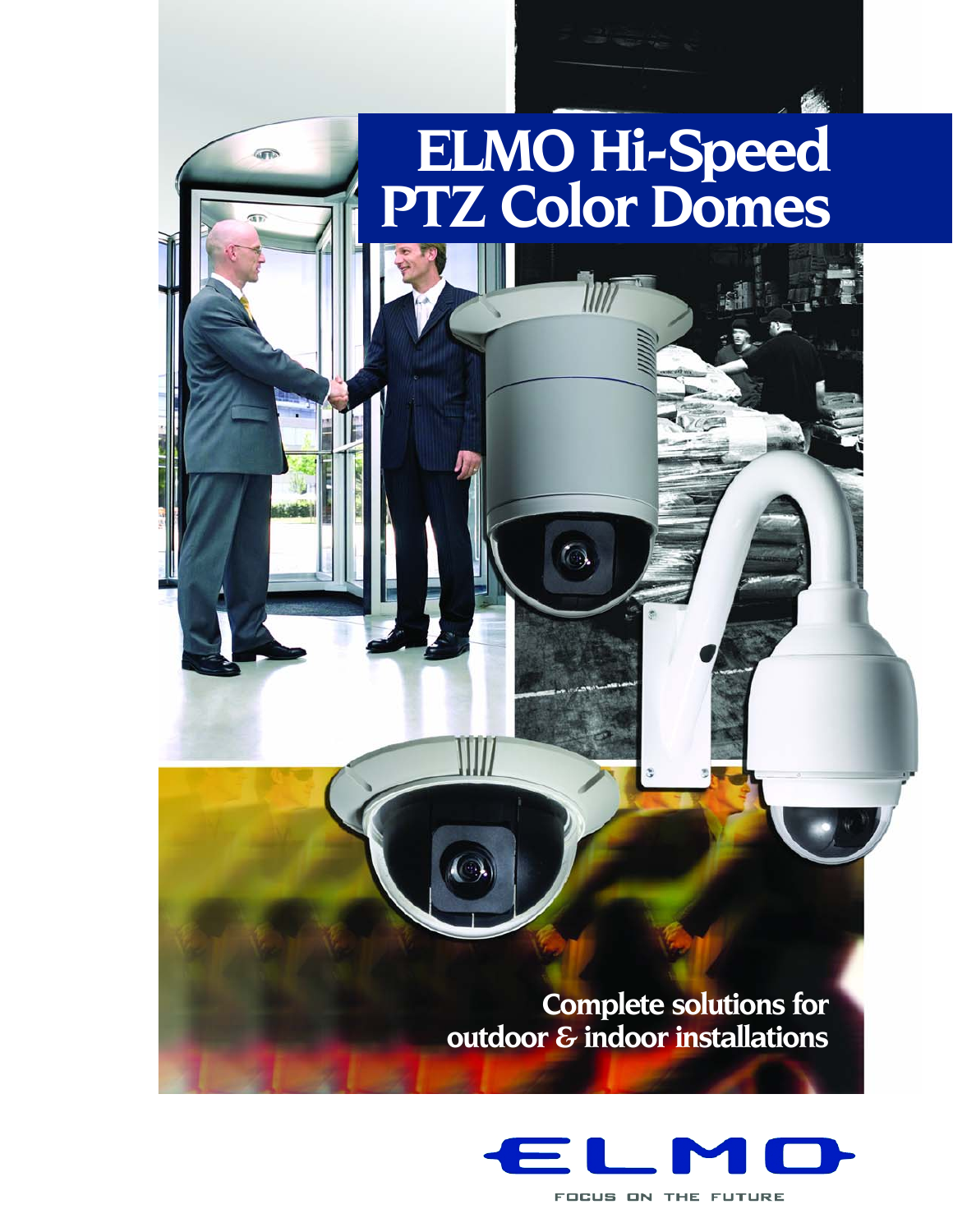# **ELMO Hi-Performance Hi-Speed PTZ Color Domes**

With four indoor and outdoor configurations, ELMO's compact high-speed dome cameras offer the preformance, flexibility and ease of installation that make them ideal for tightening security in shopping malls, transportation hubs, supermarkets, casinos, corporate centers and industrial facilities.

These 1/4" CCD color cameras with DSP circuitry deliver high (480TVL) resolution images with excellent color accuracy and a S/N ratio greater than 49dB. Heavy duty PTZ mechanisms are utilized to meet the demands of frequent movement and rapid changes in position. The ESD series cameras are compatible with the most common controls and ELMO DVRs or controllers.

#### **All 4 models have these features**

#### 400% sec pan, accurate tracking **for maximum security**

• Variable scan speed models, equipped with two types of precision motors, achieve high acceleration rate, smooth steady motion

• 360 $^{\circ}$  continuous pan rotation at a travel speed from 5 $^{\circ}$  to 400 $^{\circ}$ /sec, operating from presets with  $180^\circ$  auto-turnaround

• Tilt travel, -10 $\degree$  to 100 $\degree$  (standard model); -10 $\degree$  to 190 $\degree$  (wide dynamic range model)

• Pan driver accuracy, of 0.225° and tilt driver, 0.45° to track distant subjects accurately

• Pan and tilt speed automatically adjust in proportion to depth of the zoom

• 256 programmable pre-sets pinpoint location of the target areas

# **User-friendly features speed setup, enhance image reproduction**

- Simplified housing designs for faster, easier installation
- On-screen display for easy set up
- Auto Pan, Cruise, Sequence, and Preset for efficient scanning of a specific area
- 8 alarm inputs programmable for either normally open or normally closed operation
- Scheduling to set up a particular function to operate at a selected time
- Auto/manual focus; auto/manual iris, auto/manual white balance and
- backlight compensation for best image quality
- 24VAC operation

### **Day/Night, wide dynamic range cameras offer complete outdoor/indoor solutions**

The ESD-380DR outdoor and ESD-370DR indoor day/night cameras, capture image details in difficult lighting conditions ranging from brilliant, glaring sunshine to near total darkness. These WDR design cameras can capture detailed images from dark areas without any saturation from adjacent bright areas and improve image quality in simultaneous indoor and outdoor light conditions.

• Digital Slow shutter and removable IR cut filters enhance capture capability for brighter images, even at lowest light levels.



*High-speed Shutter Image (Progressive)*



*Normal Exposure Image (Progressive)*

*Compos* **Technol** 



*Day (Color Mode)*



*Privacy Zone Masking*